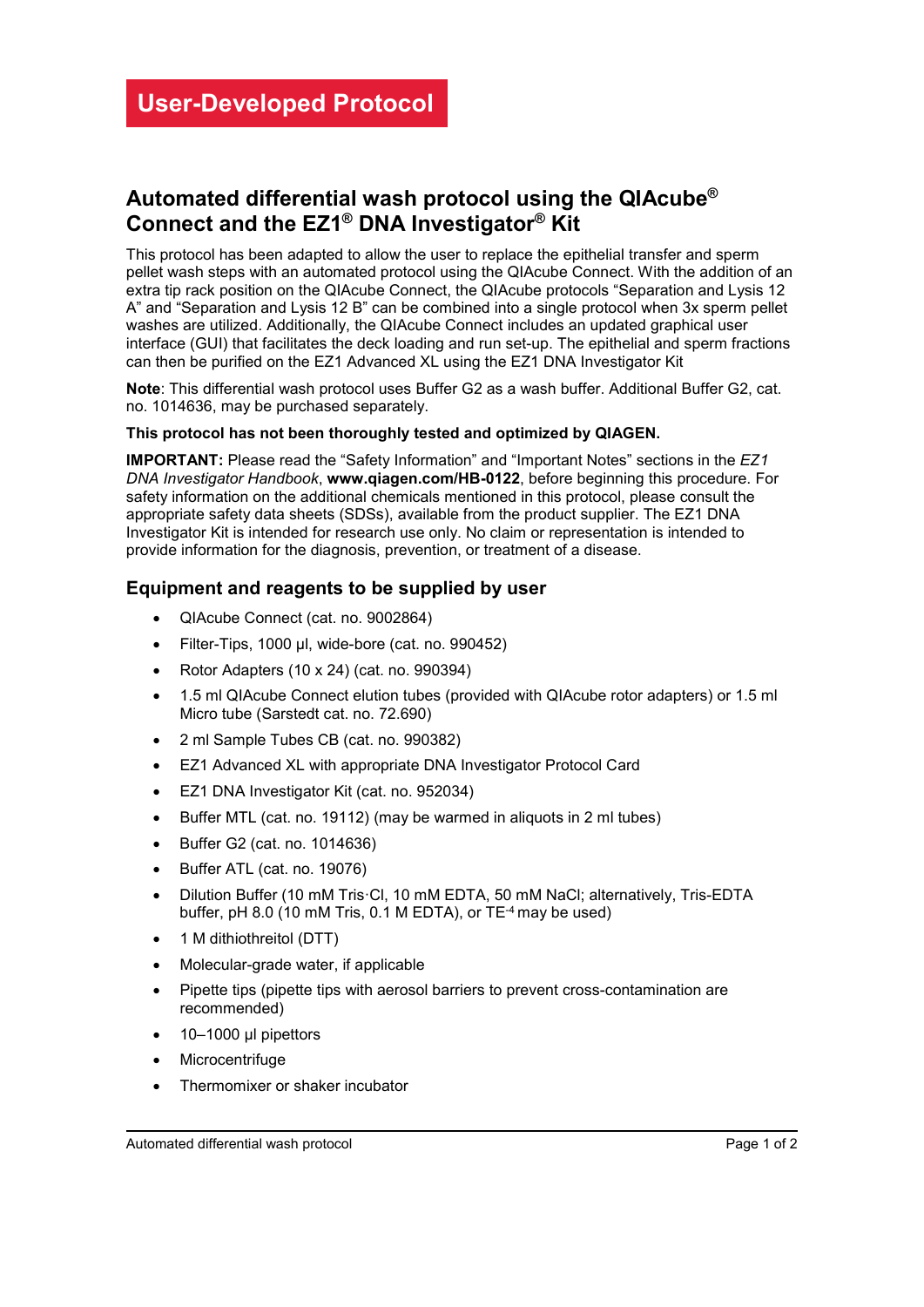### **Important points before starting**

• Refer to the *QIAcube Connect User Manual*, **www.qiagen.com/HB-2594**, for the correct loading of sample tubes in the rotor adapter and shaker.

## **Things to do before starting**

- Prepare Dilute Buffer ATL (dATL) as follows: 1/3 volume Buffer ATL with 2/3 volume Dilution Buffer
- Heat a thermomixer or shaker-incubator to 56°C for the epithelial digest in Step 4 and to 70°C to warm Buffer MTL.

**Note**: When QIAcube Connect is not in use, the onboard heater/shaker can be used independently. To use the heated shaker of the QIAcube Connect, press the **Tools** icon. Under the **Run Modules** tab, select **Heater Shaker**. Set the incubation settings by selecting the appropriate parameters on the screen.

## **Procedure**

#### **Sample preparation**

1. Place the forensic sample in an appropriate microfuge tube.

**Note**: A QIAcube Connect 1.5 ml elution tube may be used; however, this can lead to an increased risk of contamination when loading the elution tube into the QIAcube Connect rotor adapter.

- 2. Add 480 µl dATL to the sample.
- 3. Add 20 µl Proteinase K and mix thoroughly by vortexing for 10 s.

**Optional**: Buffer dATL and Proteinase K may be prepared in a Master Mix, with 500 µl added per sample.

- <span id="page-1-0"></span>4. Incubate samples at 56°C for 1.5 to 2 h in a thermomixer, while shaking at 900 rpm.
- 5. Centrifuge the tube briefly to remove droplets from inside the lid.
- 6. Remove any solid material from the tube.

**Note**: The sample volume should be approximately 500 µl.

**Note**: If the substrate removed is to be processed, please proceed directly to step [15.](#page-3-0) Simply remove the solid material prior to loading the sample in the EZ1 Advanced XL.

#### **Loading the QIAcube Connect**

- 7. Select the appropriate separation and wash protocol and number of samples.
	- a. After logging into the QIAcube Connect, select **DNA** from the "Applications" icon list.
	- b. Select **Pipetting** > **Epithelial and Sperm Cell**.
	- c. Select the appropriate protocol.
	- d. Select **Next** to acknowledge the protocol cannot be modified
	- e. Select the appropriate number of samples
- 8. Ensure that 2 ml tubes, Buffer G2 (and water, if applicable), and wide-bore tips are loaded into the QIAcube Connect as indicated by the selected protocol.

Be sure to follow directions shown on the QIAcube Connect GUI for deck loading.

Automated differential wash protocol **Page 2 of 3** Automated differential wash protocol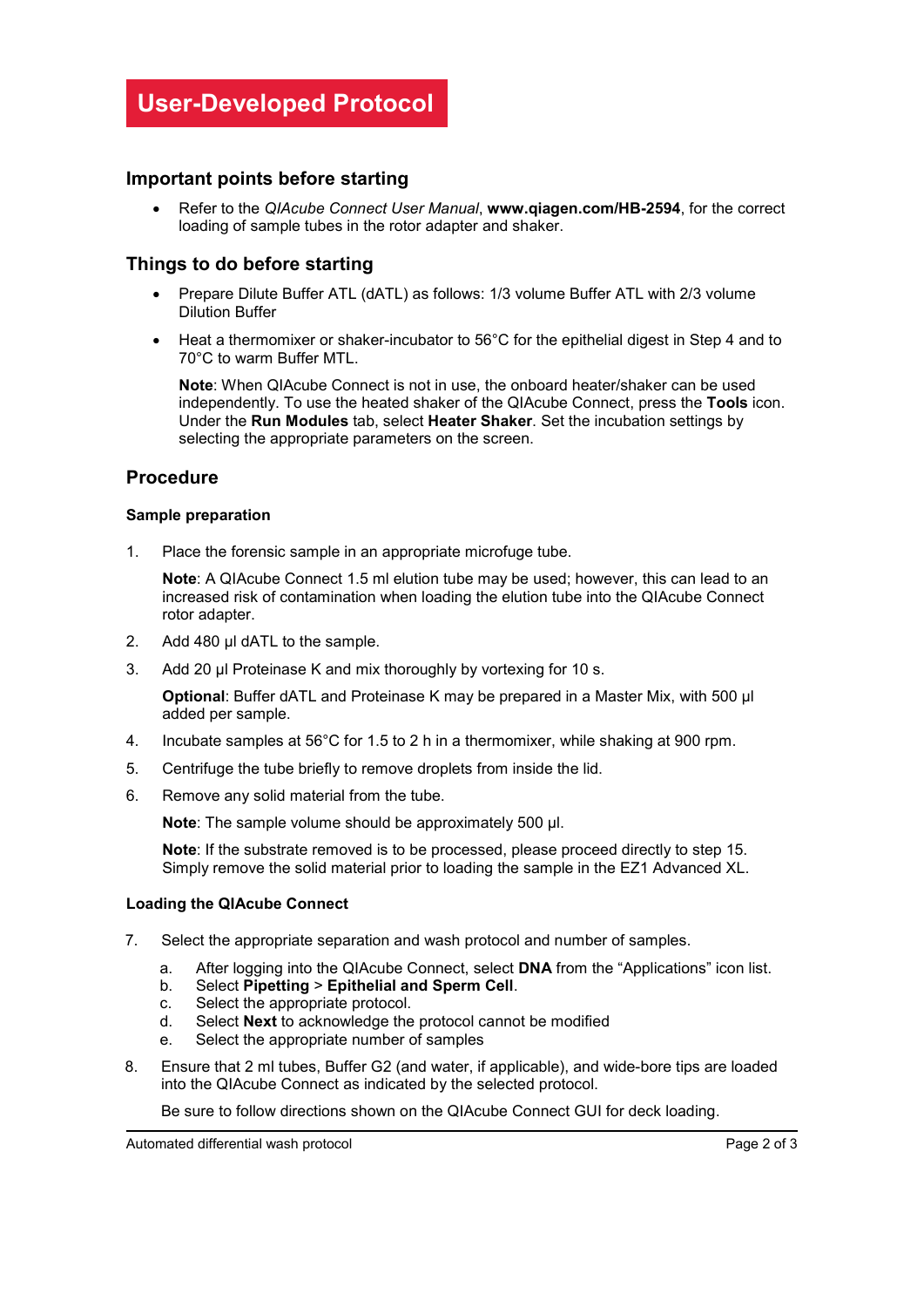# **User-Developed Protocol**

9. If the selected QIAcube Connect protocol will include the addition of SLB, then prepare a Master Mix of Buffer G2, Proteinase K, and 1M DTT [\(Table 1\)](#page-2-0).

| No. of samples | Buffer G2 (µl) | Proteinase K (µl) | 1M DTT $(\mu I)$ | Total volume (µl) |
|----------------|----------------|-------------------|------------------|-------------------|
| $\overline{2}$ | 259.5          | 17.3              | 69.2             | 346               |
| 3              | 374.25         | 24.95             | 99.8             | 499               |
| 4              | 489            | 32.6              | 130.4            | 652               |
| 5              | 603.75         | 40.25             | 161              | 805               |
| 6              | 718.5          | 47.9              | 191.1            | 958               |
| $\overline{7}$ | 833.25         | 55.55             | 222.2            | 1111              |
| 8              | 948            | 63.2              | 252.8            | 1264              |
| 9              | 1062.75        | 70.85             | 283.4            | 1417              |
| 10             | 1177.5         | 78.5              | 314              | 1570              |
| 12             | 1407           | 93.8              | 375.2            | 1876              |

<span id="page-2-0"></span>**Table 1. Master Mix preparation for protocol with SLB**

10. Transfer the lysate (with substrate removed) to a clean 1.5 ml QIAcube Connect elution tube that has been preloaded in position 3 and the lid in position L3 of the QIAcube Connect rotor adapter [\(Figure 1\)](#page-2-1).

Make sure to pipette-mix when aspirating the lysate to ensure an efficient transfer of the sperm pellet.

**Note**: If the initial lysis in step [4](#page-1-0) was conducted in a 1.5 ml QIAcube Connect elution tube, avoid contact with any of the internal surfaces of the tube or lid to reduce the risk of contamination.



<span id="page-2-1"></span>**Figure 1. QIAcube Connect Rotor Adapter.**